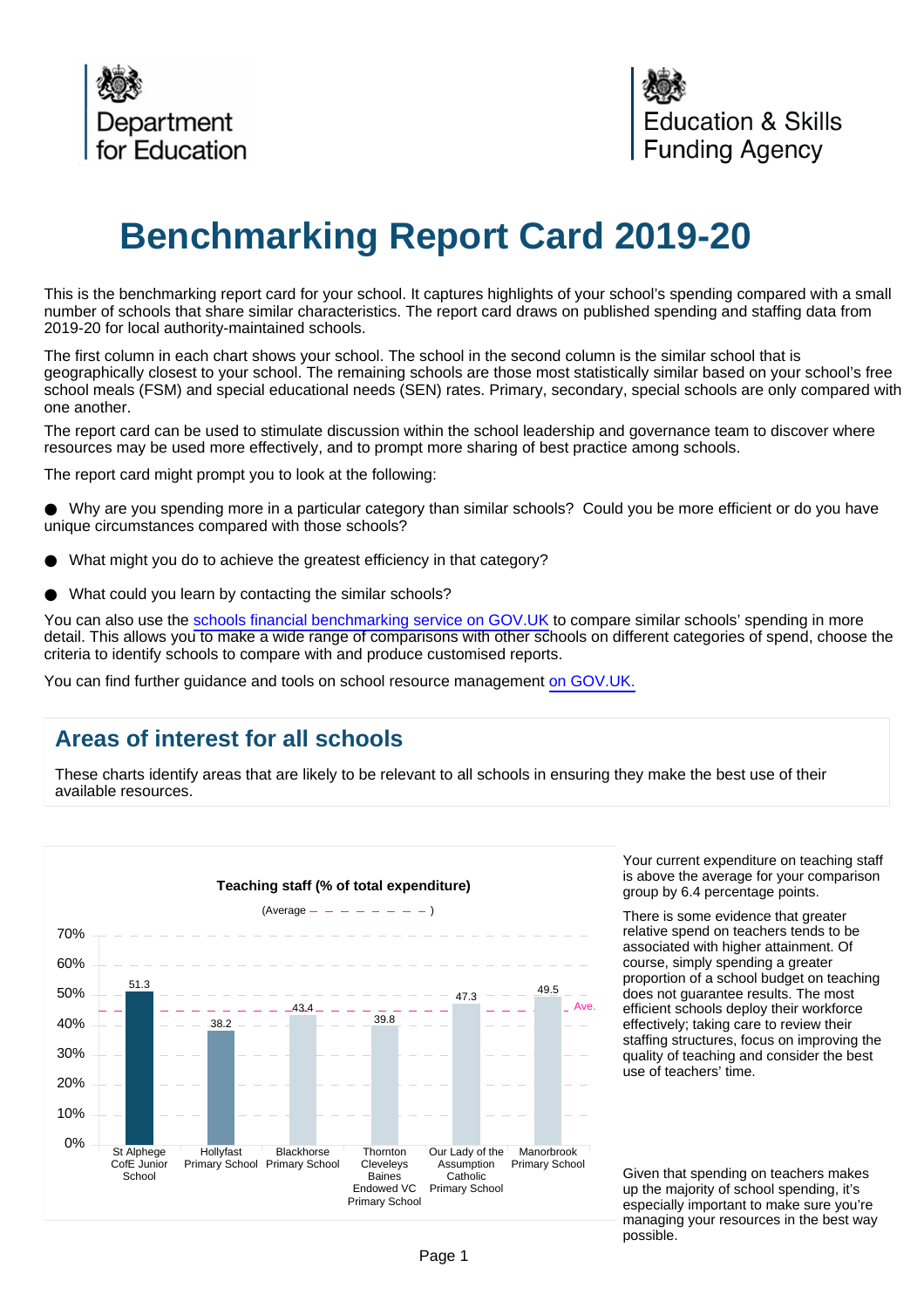

administrative/clerical functions is below the average for your comparison group by 0.5 percentage points.

This category refers to spend on administrative and clerical staff, administrative supplies and bought-in services such as legal and auditor costs.

Efficiencies in administrative/clerical expenditure could be made by upskilling staff, changing professional services supplier or reducing waste. Greater collaboration can also achieve greater efficiency and increase buying power. For more procurement guidance please click [here.](https://www.gov.uk/guidance/buying-for-schools)



average for your comparison group by 4.2 percentage points.

Keeping a modest level of revenue reserves from year to year is prudent, but if a school or trust is building up a substantial surplus there should be a clear plan for how it will be used to benefit pupils.



This graph shows the number of pupils to teachers. When reviewing staffing structures schools should consider pupil-teacher ratios in comparable schools, as well as allocation of classroom-based support staff.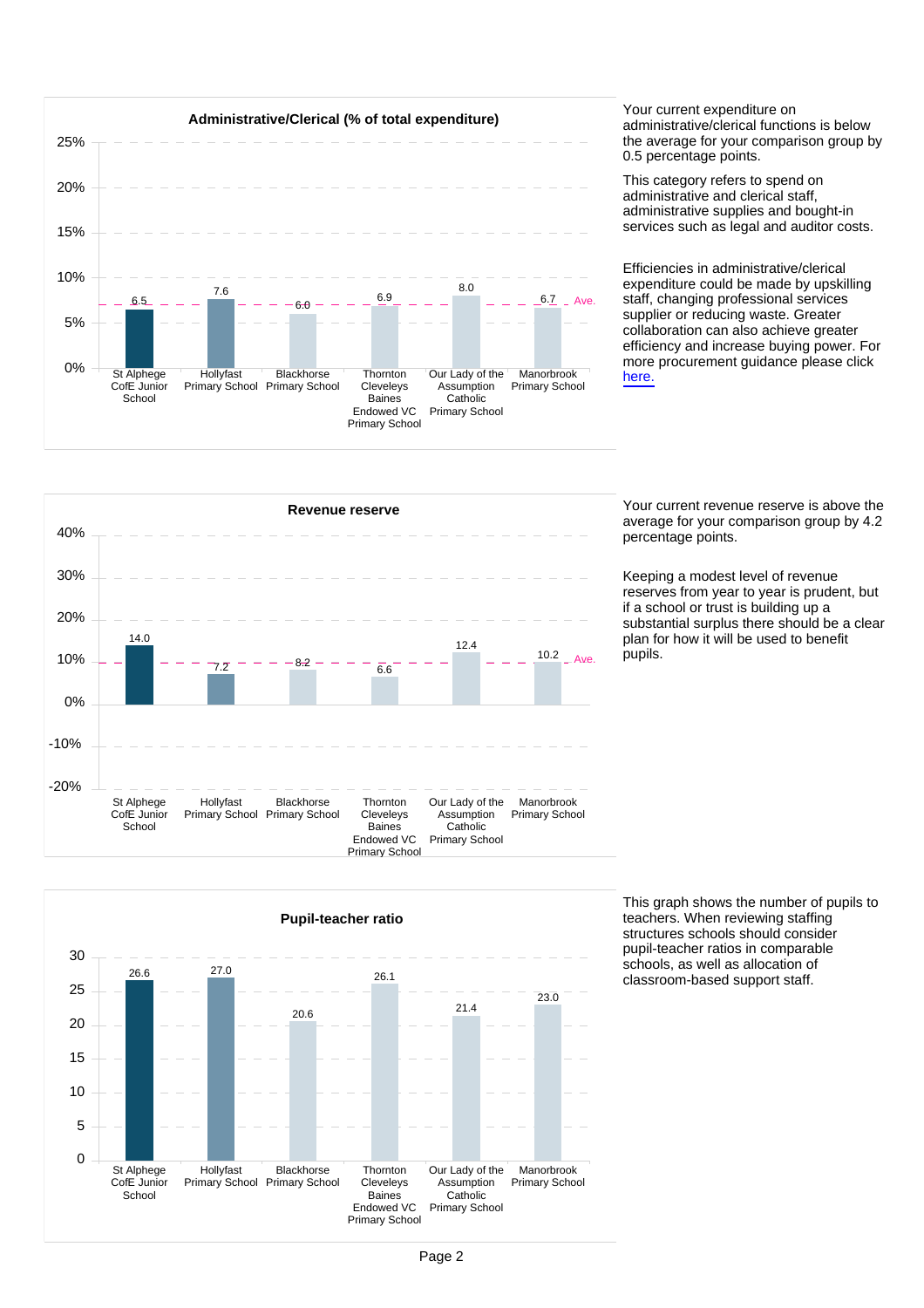# **Areas for further investigation**

The following areas have been identified as ones where your school may be able to improve the use of available resources. These are the expenditure categories where your expenditure is highest compared with the average of your comparison group.



Your current expenditure on ICT resources is above the average for your comparison group by 2.3 percentage points.

Procurement guidance including guidance on cloud computing services can be found [on GOV.UK.](https://www.gov.uk/government/publications/cloud-computing-how-schools-can-move-services-to-the-cloud)

It is particularly important with ICT spending that there is a clear plan and review process to ensure that investment has a positive impact on pupil attainment.



of income from catering) is above the average for your comparison group by 1.7 percentage points.

This category reflects net spend on catering (i.e. minus any income generated from these services).

There are often large differences in similar schools' approach to school meals and catering.

Regular review of catering arrangements and research into similar schools' approaches and contracts they have in place, could help increase value for money at your school.

#### **Your comparator schools**

The following schools have been chosen on the basis that they have the most similar contextual information. The first comparator in the list is your school, the second is the closest school with similar SEN and FSM data, and the remaining schools are those of the same type with the most similar SEN and FSM data to yours.

| <b>School Name</b>                                            | <b>LAESTAB</b> | FSM % | SEN % | <b>FTE</b> pupils | <b>Distance</b><br>in miles | Spend<br>per pupil (pounds) |  |
|---------------------------------------------------------------|----------------|-------|-------|-------------------|-----------------------------|-----------------------------|--|
| St Alphege CofE Junior School                                 | 3343305        | 5.4   | 14.7  | 279               | N/A                         | 4.028                       |  |
| <b>Hollyfast Primary School</b>                               | 3312008        | 5.8   | 14.6  | 588               | 10.0                        | 5,049                       |  |
| <b>Blackhorse Primary School</b>                              | 8032317        | 5.5   | 14.9  | 417               | 69.6                        | 5,743                       |  |
| Thornton Cleveleys Baines Endowed VC<br><b>Primary School</b> | 8883125        | 5.8   | 14.6  | 206               | 113.3                       | 5,117                       |  |
| Our Lady of the Assumption Catholic Primary<br>School         | 8903622        | 5.9   | 14.7  | 204               | 108.5                       | 4,650                       |  |
| Manorbrook Primary School                                     | 8032339        | 4.9   | 14.6  | 206               | 63.2                        | 4,836                       |  |